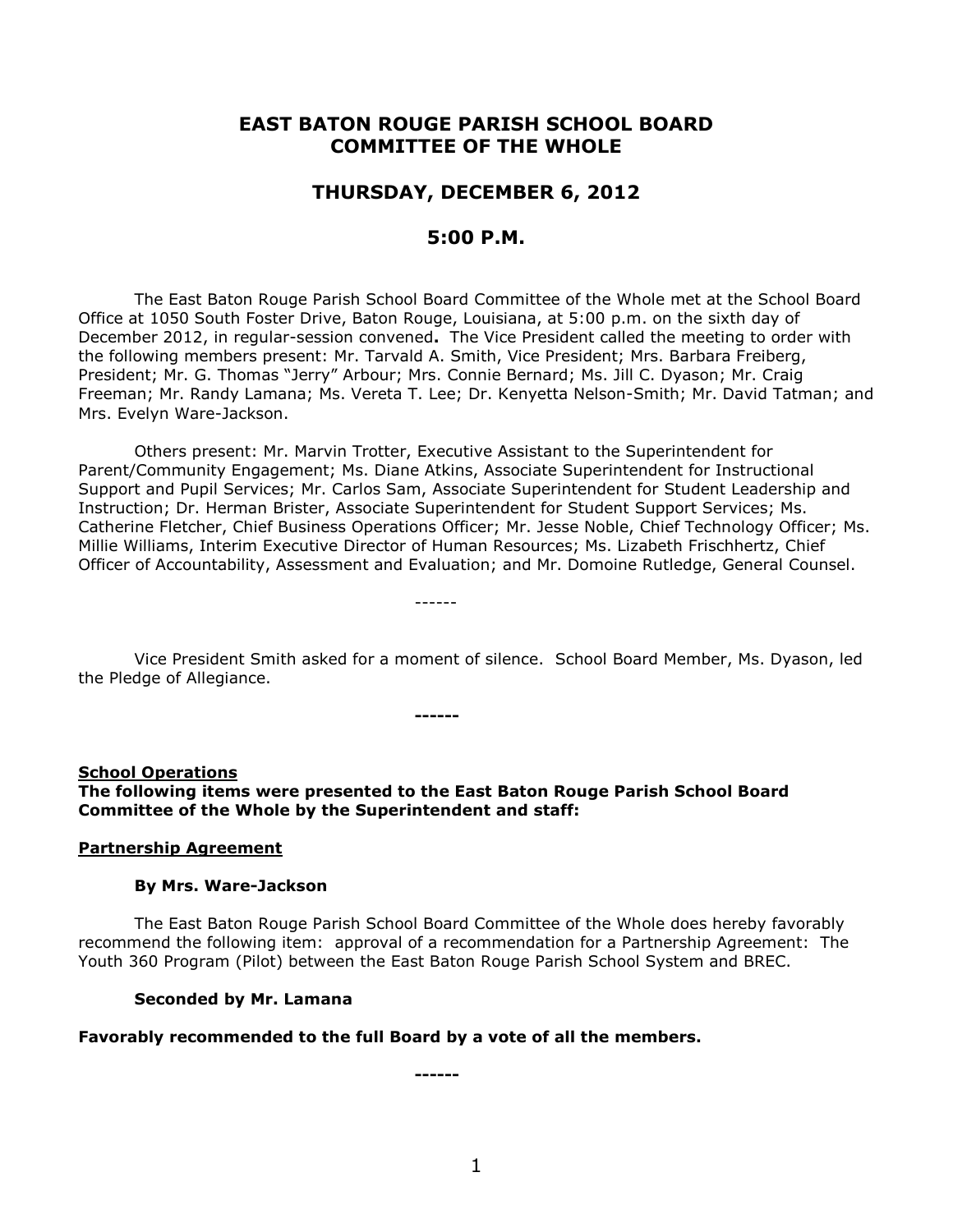## **Authorization for Staff to Advertise, Accept Low Bid and Award Contract**

### **By Mr. Lamana**

The East Baton Rouge Parish School Board Committee of the Whole does hereby favorably recommend the following item: authorization for staff to advertise, accept the low bid meeting specifications, and make the award of a contract for the purchase and installation of a natural gas generator or reject any and all bids for just cause in accordance with the Louisiana Public Bid Law; Louisiana Revised Statutes, Title 38; Chapter 10.

## **Seconded Mrs. Bernard**

**Favorably recommended to the full Board by a vote of the members present. (Mr. Freeman was absent.)**

**------**

**Authorization for Staff and Legal Counsel to Negotiate an Agreement**

### **By Mr. Lamana**

The East Baton Rouge Parish School Board Committee of the Whole does hereby favorably recommend the following item: authorization for staff and legal counsel to negotiate an agreement between the East Baton Rouge Parish School System and Circa 1857 for the usage of The Dufrocq School parking lot.

#### **Seconded by Mrs. Bernard**

## **Favorably recommended to the full Board by a vote of all the members.**

**------**

## **Policy Updates**

## **By Mr. Tatman**

The East Baton Rouge Parish School Board Committee of the Whole does hereby favorably recommend the following item: approval of School Board policy updates and related matters.

## **Seconded by Ms. Lee**

**Favorably recommended to the full Board by a vote of all the members.**

**------**

#### **Finance**

**The following items were presented to the East Baton Rouge Parish School Board Committee of the Whole by the Superintendent and staff:**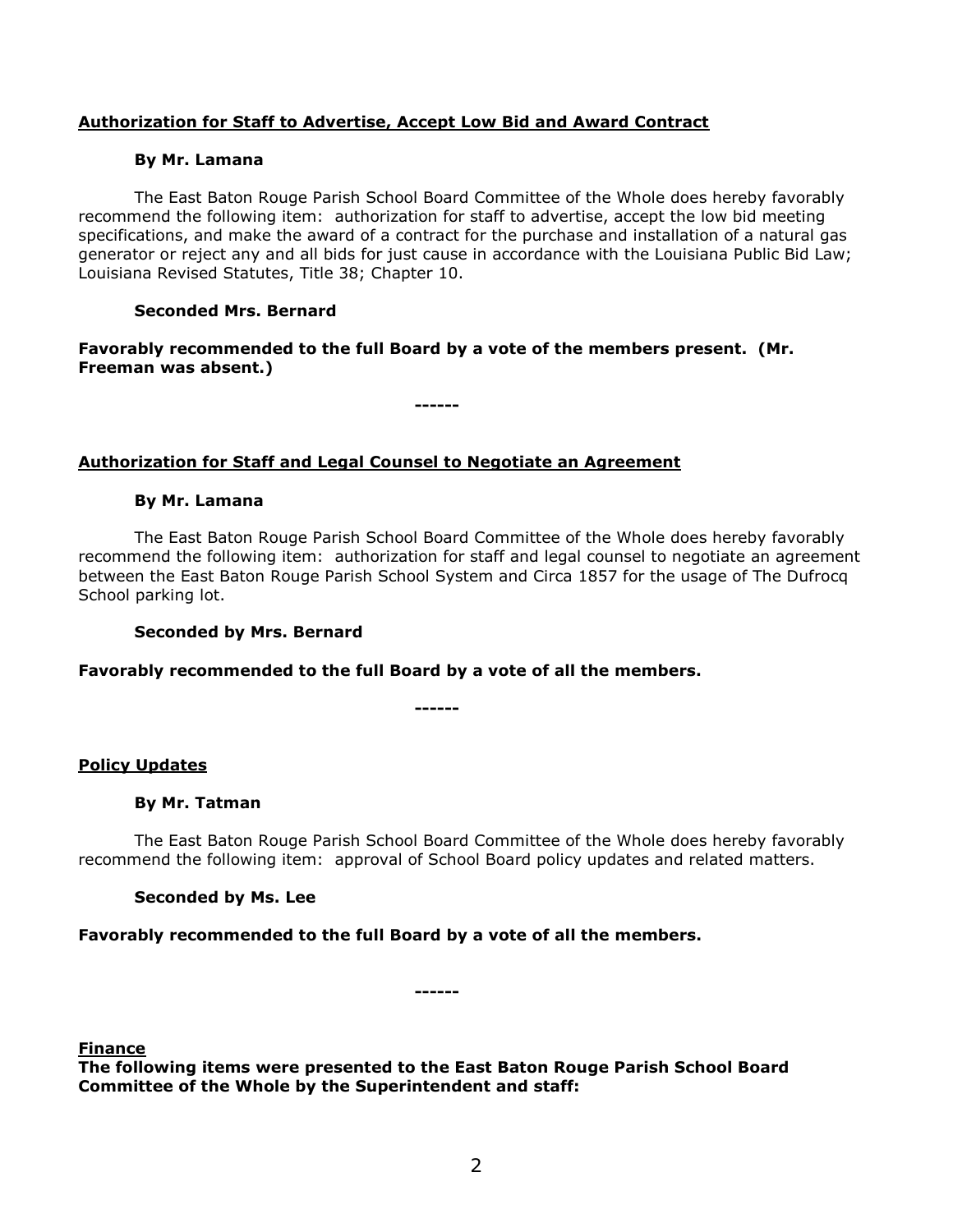## **Sub-Contract**

#### **By Mrs. Bernard**

The East Baton Rouge Parish School Board Committee of the Whole does hereby favorably recommend the following item: approval of a sub-contract between the East Baton Rouge Parish School System and Louisiana State University for the Math/Science Partnership for the period of April 1, 2012, through September 30, 2013, for an amount of \$27,150.00.

### **Seconded by Mr. Lamana**

#### **The vote on the motion was as follows:**

| Yeas: (10) | Mr. Arbour, Mrs. Bernard, Mrs. Dyason, Mr. Freeman, Mr.       |
|------------|---------------------------------------------------------------|
|            | Lamana, Ms. Lee, Dr. Nelson-Smith, Mr. Smith, Mr. Tatman, and |
|            | Mrs. Ware-Jackson                                             |
|            |                                                               |

**Nays: (0) None**

**Abstained: (1) Mrs. Freiberg**

**Absent: (0) None**

**The motion was favorably recommended.**

**------**

## **Contract**

## **By Mrs. Freiberg**

The East Baton Rouge Parish School Board Committee of the Whole does hereby favorably recommend the following item: approval of a contract between the East Baton Rouge Parish School System and City Year Baton Rouge for the period of July 1, 2012, through June 30, 2013, for an amount not to exceed \$400,000.00.

## **Seconded by Mrs. Bernard**

## **Discussion followed.**

### **A "friendly amendment" was offered by Mr. Arbour and accepted by the originator and seconder.**

The East Baton Rouge Parish School Board Committee of the Whole does hereby refer the following item to the East Baton Rouge Parish School Board without recommendation: approval of a contract between the East Baton Rouge Parish School System and City Year Baton Rouge for the period of July 1, 2012, through June 30, 2013, for an amount not to exceed \$400,000.00.

## **Approved for referral to the Board without recommendation by a vote of all the members.**

**------**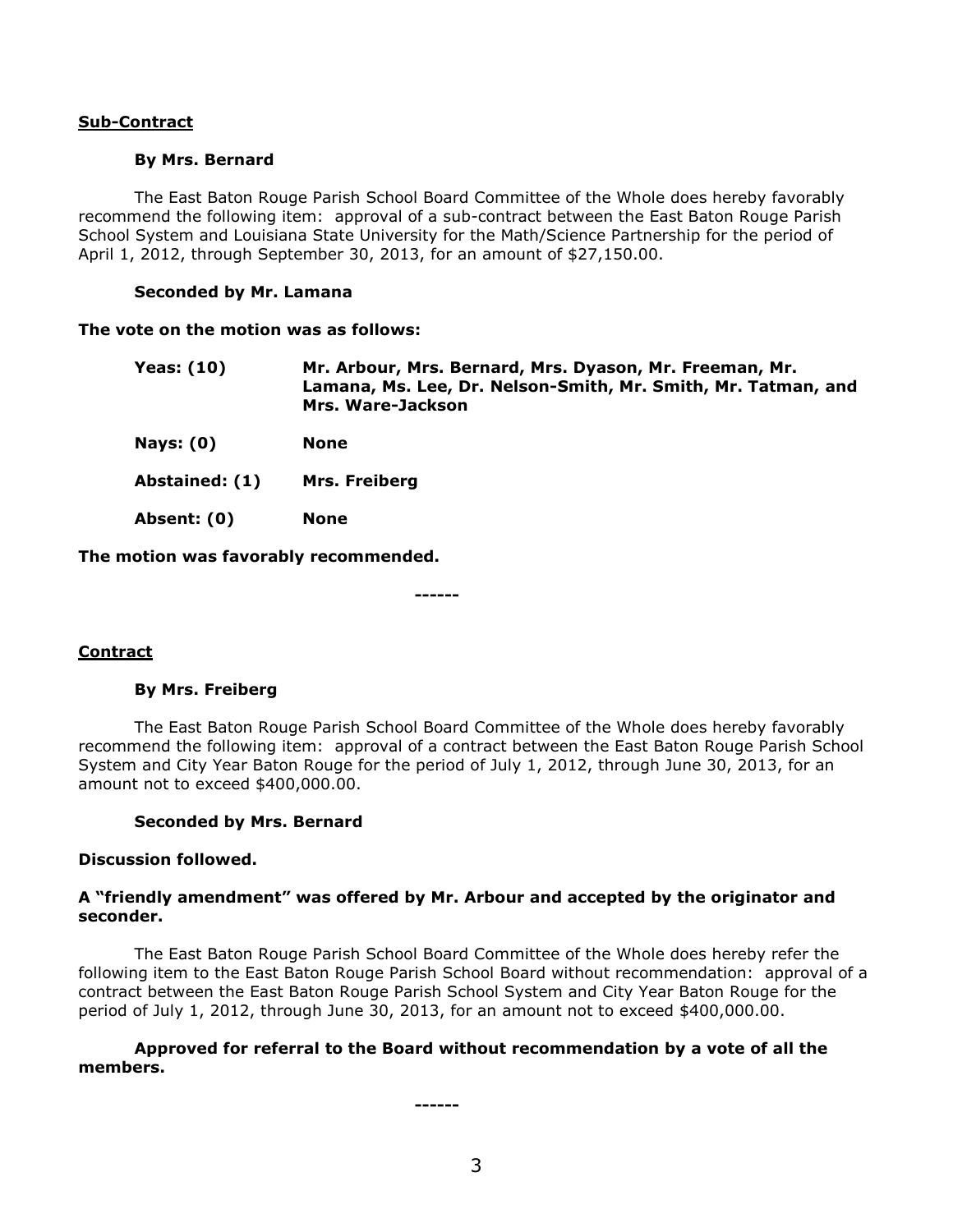### **Extension of Services**

### **By Mrs. Bernard**

The East Baton Rouge Parish School Board Committee of the Whole does hereby favorably recommend the following item: approval to extend services between the East Baton Rouge Parish School System and Mercer for Strategic Plan Modeling around the Affordable Care Act (ACA) costs for an amount of \$25,000.00.

### **Seconded by Ms. Lee**

### **Discussion followed.**

### **The following substitute motion was made.**

### **By Mr. Arbour**

The East Baton Rouge Parish School Board Committee of the Whole does hereby favorably recommend the following item: approval to send out a Request for Proposal (RFP) for Strategic Plan Modeling around the Affordable Care Act (ACA).

### **Seconded by Mr. Lamana**

### **Discussion continued.**

### **Mr. Arbour withdrew his motion and the seconder agreed.**

#### **Discussion continued.**

#### **The following substitute motion was made.**

#### **By Mr. Arbour**

The East Baton Rouge Parish School Board Committee of the Whole does hereby refer the following item to the East Baton Rouge Parish School Board without recommendation: approval to extend services between the East Baton Rouge Parish School System and Mercer for Strategic Plan Modeling around the Affordable Care Act (ACA) costs for an amount of \$25,000.00.

## **Seconded by Mr. Lamana**

## **Approved for referral to the Board without recommendation by a vote of all the members.**

**------**

## **Extension of Services**

#### **By Mr. Arbour**

The East Baton Rouge Parish School Board Committee of the Whole does hereby refer the following item to the East Baton Rouge Parish School Board without recommendation: approval to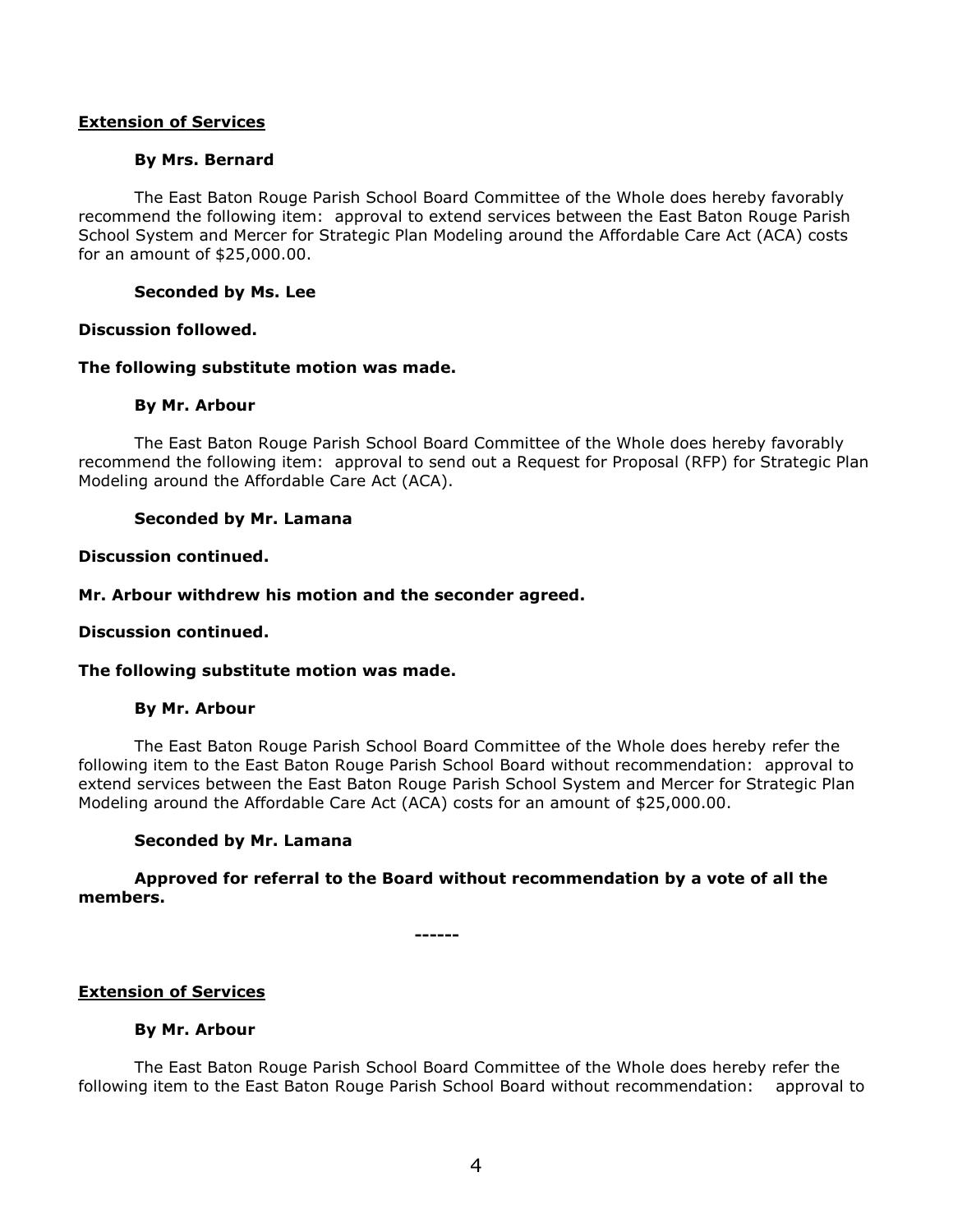extend services between the East Baton Rouge Parish School System and Mercer for Pharmacy Benefits Management for an amount of \$25,000.00.

# **Seconded by Dr. Nelson-Smith**

# **Approved for referral to the Board without recommendation by a vote of all the members.**

**------**

# **Contract Amendment with LRCE (Career Academy)**

## **By Mr. Lamana**

The East Baton Rouge Parish School Board Committee of the Whole does hereby favorably recommend the following item: approval of an amendment to the contract between the East Baton Rouge Parish School System and Louisiana Resource Center for Educators, LLC (Career Academy), changing the submission due date of its annual audited financial statements from October 1st to December 31st.

# **Seconded by Dr. Nelson-Smith**

## **Favorably recommended to the full Board by a vote of all the members.**

**------**

# **Instructional/Pupil Services Items**

# **The following items were presented to the East Baton Rouge Parish School Board Committee of the Whole by the Superintendent and staff:**

## **Grant**

# **By Ms. Lee**

The East Baton Rouge Parish School Board Committee of the Whole does hereby favorably recommend the following item: approval of the following grant under \$50,000.00: The Fuel Up to Play 60 Grant in the amount of \$2,800.00. (Recipient: Ms. Karen Falke – Physical Education teacher at Park Forest Elementary School).

# **Seconded by Mrs. Freiberg**

# **Favorably recommended to the full Board by a vote of all the members.**

**------**

# **Adoption of Test Security Policy**

**By Mr. Tatman**